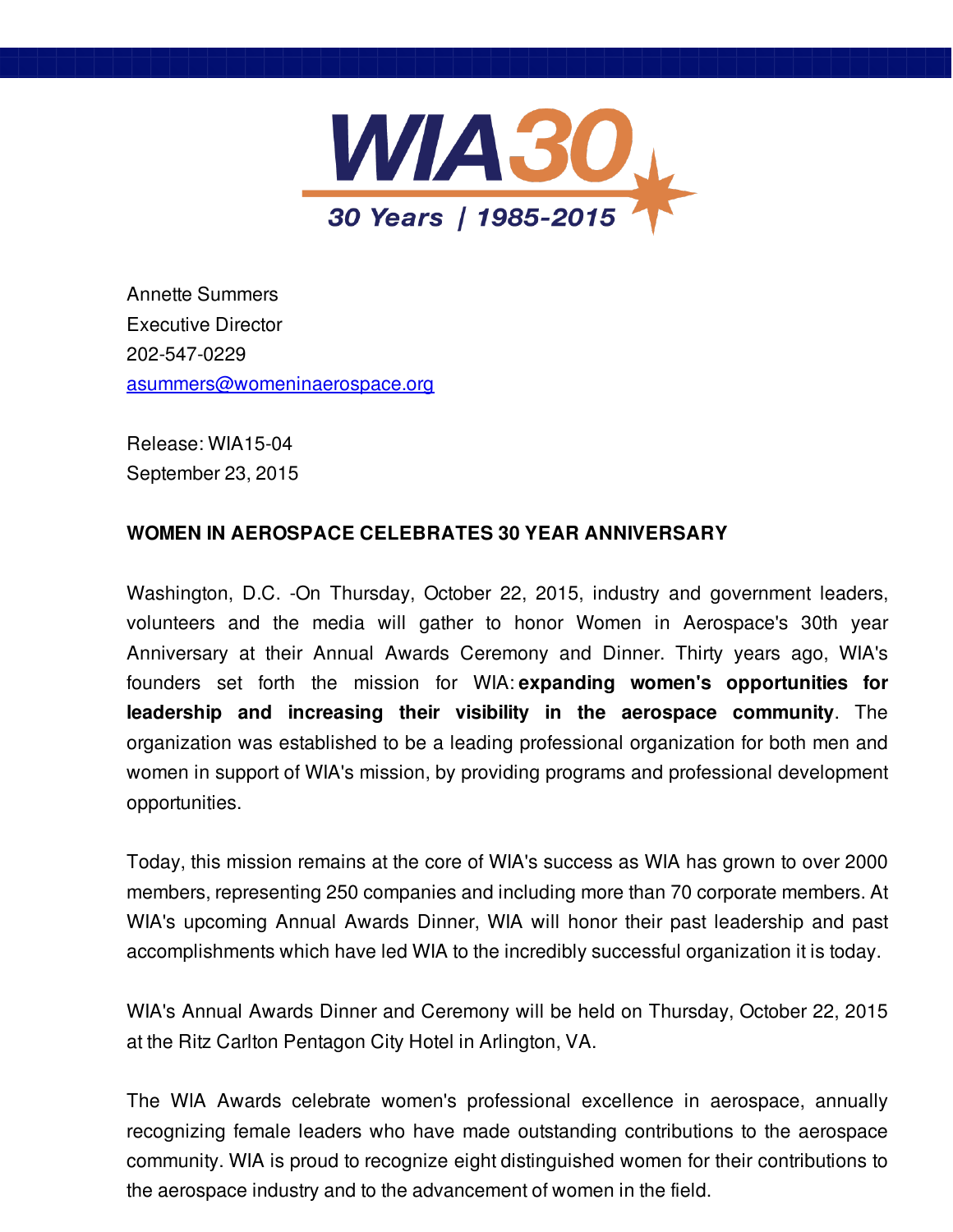WIA is honored to have five esteemed presenters for this year's Annual Awards: **The Honorable Lisa Disbrow**, Acting Under Secretary of the Air Force, U.S. Air Force; **Dr. Dava Newman**, Deputy Administrator, NASA; **Ms. Deirdre Walsh**, Director of Legislative Affairs, Office of the Director of National Intelligence; **Mr. William H. Gerstenmaier**, Associate Administrator for Human Exploration and Operations, NASA; and **Ms. Lori Garver**, General Manager, Air Line Pilots Association International and former Deputy Administrator for NASA.

The 2015 recipients are:

**AEROSPACE AWARENESS AWARD**: **Cynthia Hugh Sam**, Lockheed Martin Corporation, Fort Worth, TX, for the development of the National Code Quest Competition. She volunteers her time and expertise to showcase exemplary initiatives designed to make learning engaging for students.

**OUTSTANDING ACHIEVEMENT AWARD**: **Elizabeth Lund**, The Boeing Company, Everett, WA, for her contributions to the Boeing 777 Program that advanced manufacturing processes, improved build time, and enhanced first-time quality.

**AEROSPACE EDUCATOR AWARD**: **Dr. Penina Axelrad**, The University of Colorado Boulder for her work as an instrumental leader in the development of hands-on curricula in the aerospace engineering program at the University of Colorado, as well as her devotion to mentoring graduate and undergraduate students, particularly women and underrepresented groups.

**INITIATIVE, INSPIRATION, IMPACT AWARD**: **Margaret Viola**, The Spaceship Company, LLC, Mojave, CA, for her initiative to create a development opportunity for aspiring pilots as well as taking the lead as program manager for the TSC simulators to ensure full mission-ready simulation training.

**LEADERSHIP AWARD**: **Dr. Lisa Hardaway**, Ball Aerospace, Boulder, CO, for her outstanding leadership and dedication to space exploration and for guiding, supporting, and mentoring female engineers throughout her career.

**LIFETIME ACHIEVEMENT AWARD**: **Sandra Coleman**, Orbital ATK, Arlington, VA, for sustained, superior leadership and mentorship on U.S. human spaceflight systems from Apollo to Space Shuttle to Space Launch System in both government and industry.

**WIA 30th ANNIVERSARY COMMEMORATIVE AWARD**: **Carla Thomas**, NASA Armstrong Flight Research Center, Arcata Associates, Edwards, CA, for her outstanding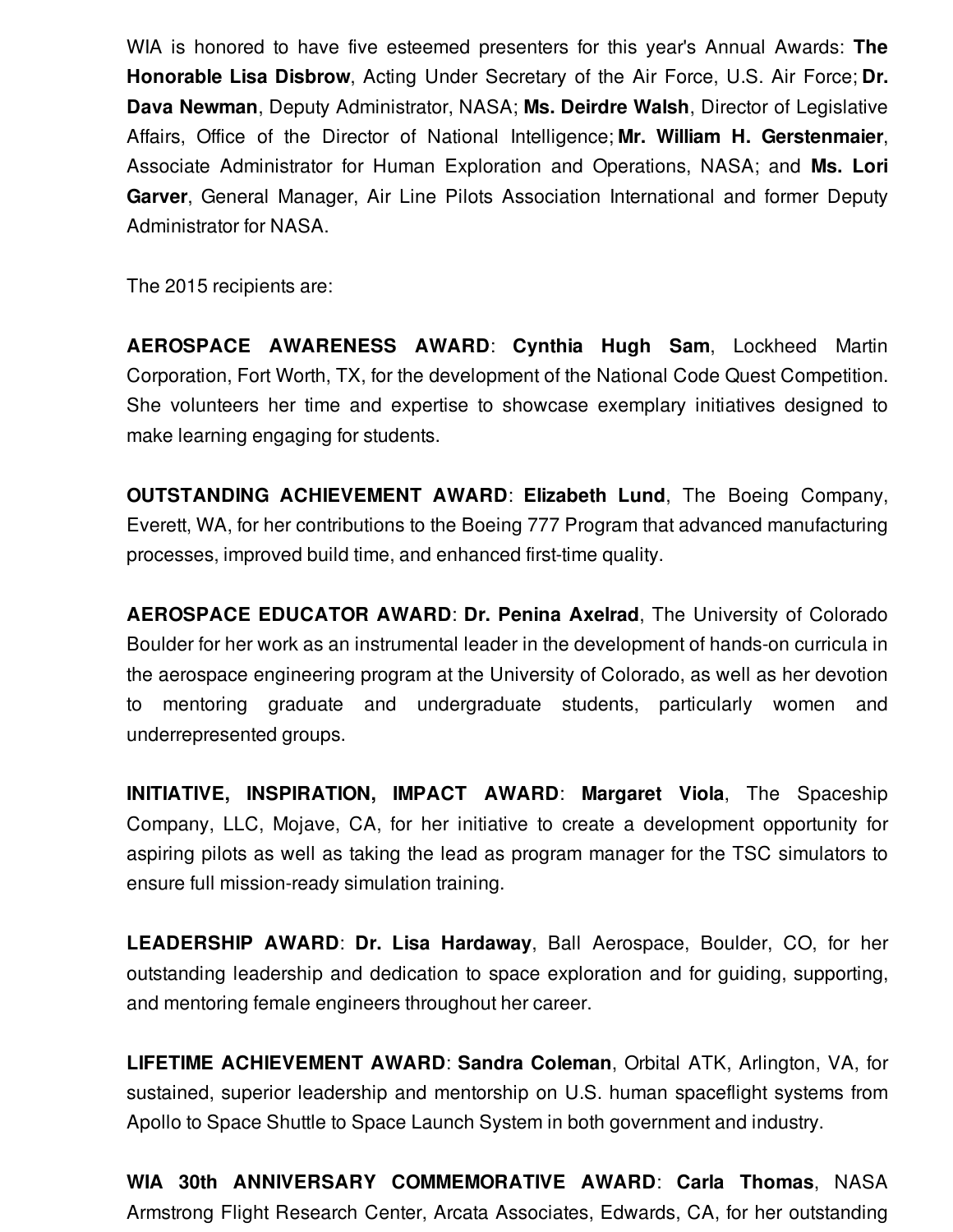photographic skills and for acting as a role model for girls and young women in aerospace.

**WIA 30th ANNIVERSARY COMMEMORATIVE AWARD**: **Kathleen Fredette**, iLEAD Schools, Palmdale, CA, for her exceptional ability to impact girls and young women's lives as they catch a spark, ignite their learning, and decide to stay in school.

In addition, the WIA Foundation will award scholarships to **Amanda Martin**, a junior studying professional aeronautics at Embry-Riddle Aeronautical University; **Margaret Thompson**, a junior studying astrophysics at Princeton University; and **Rose Weinstein**, a junior studying aerospace engineering at the University of Maryland-College Park. Scholarships will be applied to the 2015-2016 academic year.

Women in Aerospace (WIA) is a nonprofit organization dedicated to expanding women's opportunities for leadership and to increasing their visibility within the aerospace community. To learn more about WIA, visit: [www.womeninaerospace.org.](http://r20.rs6.net/tn.jsp?f=001y1ltD-1ldJDzDiVwNHG-Es5HooYJqU2RTJRjSvwn_LiyjeQXwVNZuO-33pIPuNQhZYrmC9Jjq0sRm92PplCb44_3uxDXa-S1-ZCher71C4qaWdTk9P2A1-qtkkBdsF__9gJq-gNnDkoaCQjUdYNc-glnZbEgZymBYvKy0MFD3vgxotEXhbF3bQ==&c=&ch=)

Individuals and organizations interested in participating in the awards dinner on October 22, 2015, at the Ritz Carlton Hotel in Arlington VA, should register online at [www.womeninaerospace.org](http://r20.rs6.net/tn.jsp?f=001y1ltD-1ldJDzDiVwNHG-Es5HooYJqU2RTJRjSvwn_LiyjeQXwVNZuO-33pIPuNQhZYrmC9Jjq0sRm92PplCb44_3uxDXa-S1-ZCher71C4qaWdTk9P2A1-qtkkBdsF__9gJq-gNnDkoaCQjUdYNc-glnZbEgZymBYvKy0MFD3vgxotEXhbF3bQ==&c=&ch=) or by calling 202-547-0229 for more information.

WIA anticipates selling out tables for this event and encourages interested parties to purchase tables early to ensure that space is available. A few sponsorship opportunities still remain, so please contact WIA for additional information. [Register](http://r20.rs6.net/tn.jsp?f=001y1ltD-1ldJDzDiVwNHG-Es5HooYJqU2RTJRjSvwn_LiyjeQXwVNZuC9Qzr_wZevYhsakdNYR_kYfO7EO3Mwku9PWpPzcgXiUftjBsD3KIs2dsWiOWz2wZ9ks8FJKyra5UoUHGKzt51xU3n4UjIPwM86TP7T369LPbqbSrRsi5wJvTcPBHiCNsCaD5Z2Yceq1khTUlCgYxx6aj9WUnZdAgg==&c=&ch=) Here.

> For more information, visit the WIA website at [womeninaerospace.org](http://r20.rs6.net/tn.jsp?f=001y1ltD-1ldJDzDiVwNHG-Es5HooYJqU2RTJRjSvwn_LiyjeQXwVNZuO-33pIPuNQhZYrmC9Jjq0sRm92PplCb44_3uxDXa-S1-ZCher71C4qaWdTk9P2A1-qtkkBdsF__9gJq-gNnDkoaCQjUdYNc-glnZbEgZymBYvKy0MFD3vgxotEXhbF3bQ==&c=&ch=) or call our Headquarters at (202) 547-0229.

> > ###

**Women in Aerospace** 204 E Street, N.E. Washington, D.C. 20002 p-202.547.0229 f-202-547-6348 [www.WomeninAerospace.org](http://r20.rs6.net/tn.jsp?f=001y1ltD-1ldJDzDiVwNHG-Es5HooYJqU2RTJRjSvwn_LiyjeQXwVNZuMyEalQ5fc0YRZujiVyzSYZ2QldhPJXa1mfdWcDVuQFhT5GtK9infYsVo8-JPS8LQV3G_4KO0Pz6m9hgrCMrZhPs6rghDMEE01vstAO9hcUuSc3tqqni-COKBNDHzAuLng==&c=&ch=)

contact: info@WomeninAerospace.org